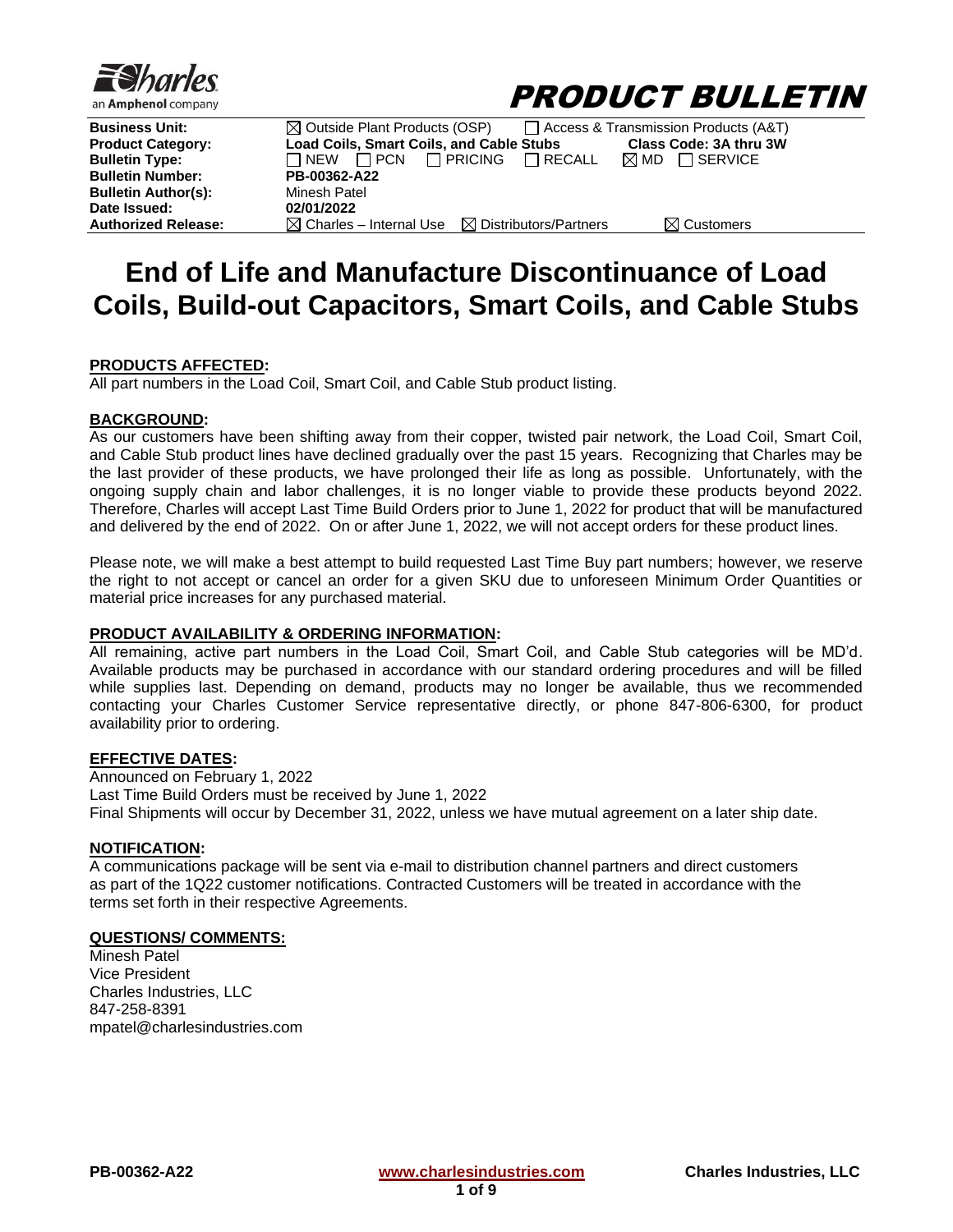# **TABLES:**

Below are the remaining active Part Numbers that will move to MD status before 12/31/2022. All remaining unlisted part numbers in these product categories also fall under this Product Bulletin even if not explicitly listed herein. This list is provided to help you identify product in these categories by part number format if necessary.

# **SmartCoil MD List**

| 93-900900-B | SMART COIL-SMTC READY ACCESS SINGLE  |
|-------------|--------------------------------------|
| 93-900901-B | SMART COIL-SMTC READY ACCESS 06PR KK |
| 93-900902-B | SMART COIL-SMTC READY ACCESS 12PR KK |
| 93-900903-B | SMART COIL-SMTC READY ACCESS 25PR KK |
| 93-900911-B | SMART COIL-770-0025 SMTC SP 10FT A   |
| 93-900912-B | SMART COIL-770-0025 SMTC SP 10FT D   |
| 93-900913-B | SMART COIL-770-0025 SMTC SP 15FT A   |
| 93-900914-B | SMART COIL-770-0025 SMTC SP 15FT D   |
| 93-900915-B | SMART COIL-770-0025 SMTC SP 20FT A   |
| 93-900904-B | SMART COIL-770-0025 SMTC SP 20FT D   |
| 93-900916-B | SMART COIL-770-0050 SMTC SP 10FT A   |
| 93-900917-B | SMART COIL-770-0050 SMTC SP 10FT D   |
| 93-900918-B | SMART COIL-770-0050 SMTC SP 15FT A   |
| 93-900919-B | SMART COIL-770-0050 SMTC SP 15FT D   |
| 93-900920-B | SMART COIL-770-0050 SMTC SP 20FT A   |
| 93-900905-B | SMART COIL-770-0050 SMTC SP 20FT D   |
| 93-900921-B | SMART COIL-770-0100 SMTC SP 10FT A   |
| 93-900922-B | SMART COIL-770-0100 SMTC SP 10FT D   |
| 93-900923-B | SMART COIL-770-0100 SMTC SP 15FT A   |
| 93-900924-B | SMART COIL-770-0100 SMTC SP 15FT D   |
| 93-900925-B | SMART COIL-770-0100 SMTC SP 20FT A   |
| 93-900906-B | SMART COIL-770-0100 SMTC SP 20FT D   |
| 93-900926-B | SMART COIL-770-0200 SMTC SP 10FT A   |
| 93-900927-B | SMART COIL-770-0200 SMTC SP 10FT D   |
| 93-900928-B | SMART COIL-770-0200 SMTC SP 15FT A   |
| 93-900929-B | SMART COIL-770-0200 SMTC SP 15FT D   |
| 93-900930-B | SMART COIL-770-0200 SMTC SP 20FT A   |
| 93-900907-B | SMART COIL-770-0200 SMTC SP 20FT D   |
| 93-900931-B | SMART COIL-770-0300 SMTC SP 10FT A   |
| 93-900932-B | SMART COIL-770-0300 SMTC SP 10FT D   |
| 93-900933-B | SMART COIL-770-0300 SMTC SP 15FT A   |
| 93-900934-B | SMART COIL-770-0300 SMTC SP 15FT D   |
| 93-900908-B | SMART COIL-770-0300 SMTC SP 20FT D   |
| 93-900936-B | SMART COIL-770-0600 SMTC SP 10FT A   |
| 93-900937-B | SMART COIL-770-0600 SMTC SP 10FT D   |
| 93-900938-B | SMART COIL-770-0600 SMTC SP 15FT A   |
| 93-900939-B | SMART COIL-770-0600 SMTC SP 15FT D   |
| 93-900940-B | SMART COIL-770-0600 SMTC SP 20FT A   |
| 93-900909-B | SMART COIL-770-0600 SMTC SP 20FT D   |
| 93-900941-B | SMART COIL-770-0900 SMTC SP 10FT A   |
| 93-900942-B | SMART COIL-770-0900 SMTC SP 10FT D   |
| 93-900943-B | SMART COIL-770-0900 SMTC SP 15FT A   |
| 93-900945-B | SMART COIL-770-0900 SMTC SP 20FT A   |
| 93-900910-B | SMART COIL-770-0900 SMTC SP 20FT D   |

## **Load Coil / Build-Out Capacitor MD List**

| B152 Single Load Coils / Kwik Kases® |                                               |
|--------------------------------------|-----------------------------------------------|
| 010054                               | LOAD COIL-B152 01 656B 66MH SINGLE            |
| 010053                               | LOAD COIL-B152-01/662-88MH SINGLE COIL        |
| 043441                               | LOAD COIL-B152 02 656B 66MH COILS             |
| 010029                               | LOAD COIL-B152-02/662-88MH COILS IN KWIK KASE |
| 033575                               | LOAD COIL-B152 03 656B 66MH COILS             |
| 010030                               | LOAD COIL-B152-03/662-88MH COILS IN KWIK KASE |
| 010058                               | LOAD COIL-B152-03/662-88MH COILS W/BOLT & NUT |
| 033562                               | LOAD COIL-B152 06 656B 66MH COILS             |
| 010033                               | LOAD COIL-B152-06/662-88MH COILS IN KWIK KASE |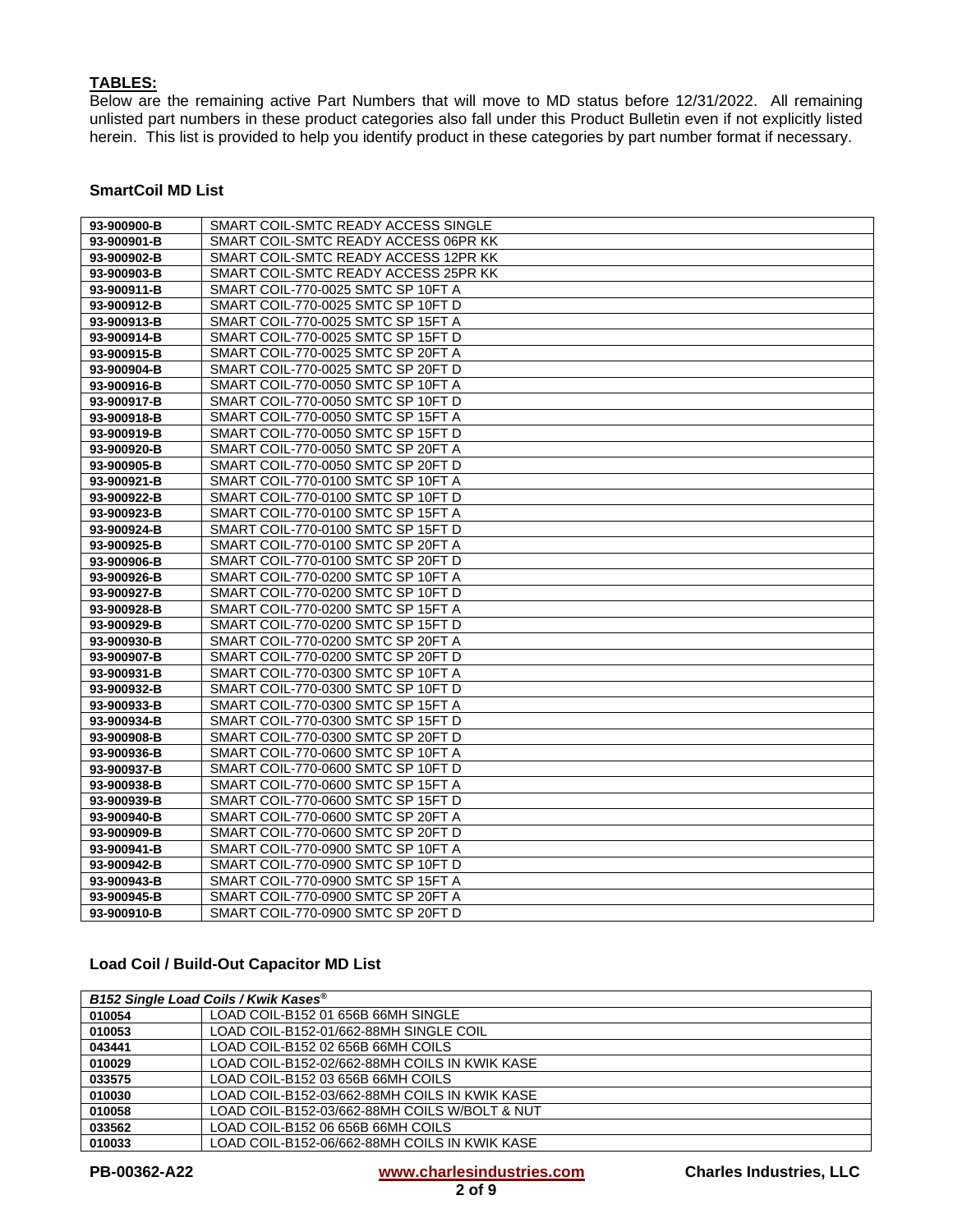| 033563                          | LOAD COIL-B152 12 656B 66MH COILS                                                                  |
|---------------------------------|----------------------------------------------------------------------------------------------------|
| 010039                          | LOAD COIL-B152-12/662-88MH COILS IN KWIK KASE                                                      |
| 010045                          | LOAD COIL-B152-18/662-88MH COILS IN KWIK KASE                                                      |
| 033472                          | LOAD COIL-B152 25 656B 66MH COILS                                                                  |
| 010052                          | LOAD COIL-B152-25/662-88MH COILS IN KWIK KASE                                                      |
| 010077                          | 12-22-06 EMPTY KWIK KASE for up to 6 ea 1.75" diameter Smart Coils                                 |
| 010074                          | 12-22-12 EMPTY KWIK KASE for up to 12 ea 1.75" diameter Smart Coils                                |
| 010075                          | 12-22-18 EMPTY KWIK KASE for up to 18 ea 1.75" diameter Smart Coils                                |
| 010076                          | 12-22-25 EMPTY KWIK KASE for up to 25 ea 1.75" diameter Smart Coils                                |
| 010091                          | 6-22-06 EMPTY KWIK KASE for up to 6 ea 1.375" diameter standard coils                              |
| 010088                          | 6-22-12 EMPTY KWIK KASE for up to 12 ea 1.375" diameter standard coils                             |
| 010089                          | 6-22-18 EMPTY KWIK KASE for up to 18 ea 1.375" diameter standard coils                             |
| 010090                          | 6-22-25 EMPTY KWIK KASE for up to 25 ea 1.375" diameter standard coils                             |
|                                 | Load Coil Singles / Modules / Ready Access                                                         |
|                                 | 901 Encapsulated Load Coil Ready Access                                                            |
| 050065                          | LOAD COIL-901-03/662-88MH Ready Access                                                             |
| 030891                          | LOAD COIL-901 03 656B 66MH Ready Access                                                            |
| 050066                          | LOAD COIL-901-06/662-88MH Ready Access                                                             |
| 030892                          | LOAD COIL-901 06 656B 66MH Ready Access                                                            |
| 034226                          | LOAD COIL-901-10/662-88MH Ready Access                                                             |
| 050070                          | LOAD COIL-901-11/662-88MH Ready Access                                                             |
| 050067                          | LOAD COIL-901-12/662-88MH Ready Access                                                             |
| 030896                          | LOAD COIL-901 12 656B 66MH Ready Access                                                            |
| 050071                          | LOAD COIL-901-16/662-88MH Ready Access                                                             |
| 050068                          | LOAD COIL-901-18/662-88MH Ready Access                                                             |
| 030898                          | LOAD COIL-901 18 656B 66MH Ready Access                                                            |
| 050069                          | LOAD COIL-901-25/662-88MH Ready Access                                                             |
| 030899                          | LOAD COIL-901 25 656B 66MH Ready Access                                                            |
|                                 | Load Coil Singles / Modules / Ready Access                                                         |
|                                 | 601 Modular Encapsulated Single Load Coils assembled in Kwik Kases®                                |
| 011303                          | LOAD COIL-601 03 632 88MH Ready Access                                                             |
| 011503                          | LOAD COIL-601 03 656 66MH Ready Access                                                             |
| 011306                          | LOAD COIL-601 06 632 88MH Ready Access                                                             |
| 011506                          | LOAD COIL-601 06 656 66MH Ready Access                                                             |
| 011312<br>011512                | LOAD COIL-601 12 632 88MH Ready Access<br>LOAD COIL-601 12 656 66MH Ready Access                   |
| 011518                          | LOAD COIL-601 18 656 66MH Ready Access                                                             |
| 011325                          | LOAD COIL-601 25 632 88MH Ready Access                                                             |
| 011525                          | LOAD COIL-601 25 656 66MH Ready Access                                                             |
| Universal (770) Load Coil Cases |                                                                                                    |
|                                 | Polyethylene design to assist in balancing the voice/data transmission circuit in the loop network |
| 500862                          | LOAD COIL-770-0025 66MH SP 15' D-ENCAP                                                             |
| 031503                          | LOAD COIL-770-0025/656-66MH SP 10' AIR CORE                                                        |
| 033336                          | LOAD COIL-770-0025/656-66MH SP 10' D-ENCAP                                                         |
| 061000                          | LOAD COIL-770-0025/662-88MH SP 10' AIR CORE                                                        |
| 032685                          | LOAD COIL-770-0025/662-88MH SP 10' D-ENCAP                                                         |
| 061001                          | LOAD COIL-770-0025/662-88MH SP 15' AIR CORE                                                        |
| 061005                          | LOAD COIL-770-0025/662-88MH SP 15' D-ENCAP                                                         |
| 061002                          | LOAD COIL-770-0025/662-88MH SP 20' AIR CORE                                                        |
| 061006                          | LOAD COIL-770-0025/662-88MH SP 20' D-ENCAP                                                         |
| 061003                          | LOAD COIL-770-0025/662-88MH SP 25' AIR CORE                                                        |
| 061007                          | LOAD COIL-770-0025/662-88MH SP 25' D-ENCAP                                                         |
| 031512                          | LOAD COIL-770-0050/656-66MH SP 10' AIR CORE                                                        |
| 033183                          | LOAD COIL-770-0050/656-66MH SP 10' D-ENCAP                                                         |
| 031513                          | LOAD COIL-770-0050/656-66MH SP 15' AIR CORE                                                        |
| 033629                          | LOAD COIL-770-0050/656-66MH SP 15' D-ENCAP                                                         |
| 061008                          | LOAD COIL-770-0050/662-88MH SP 10' AIR CORE<br>LOAD COIL-770-0050/662-88MH SP 10' D-ENCAP          |
| 032686                          |                                                                                                    |
| 061009<br>061013                | LOAD COIL-770-0050/662-88MH SP 15' AIR CORE<br>LOAD COIL-770-0050/662-88MH SP 15' D-ENCAP          |
| 061010                          | LOAD COIL-770-0050/662-88MH SP 20' AIR CORE                                                        |
| 061014                          | LOAD COIL-770-0050/662-88MH SP 20' D-ENCAP                                                         |
| 061011                          | LOAD COIL-770-0050/662-88MH SP 25' AIR CORE                                                        |
| 061015                          | LOAD COIL-770-0050/662-88MH SP 25' D-ENCAP                                                         |
| 032917                          | LOAD COIL-770-0050/662-88MH SP 30' D-ENCAP                                                         |
| 043644                          | LOAD COIL-770-0100/656-66MH SP 10' AIR CORE                                                        |
| 033120                          | LOAD COIL-770-0100/656-66MH SP 10' D-ENCAP                                                         |
| 031527                          | LOAD COIL-770-0100/656-66MH SP 15' AIR CORE                                                        |
| 033503                          | LOAD COIL-770-0100/656-66MH SP 15' D-ENCAP                                                         |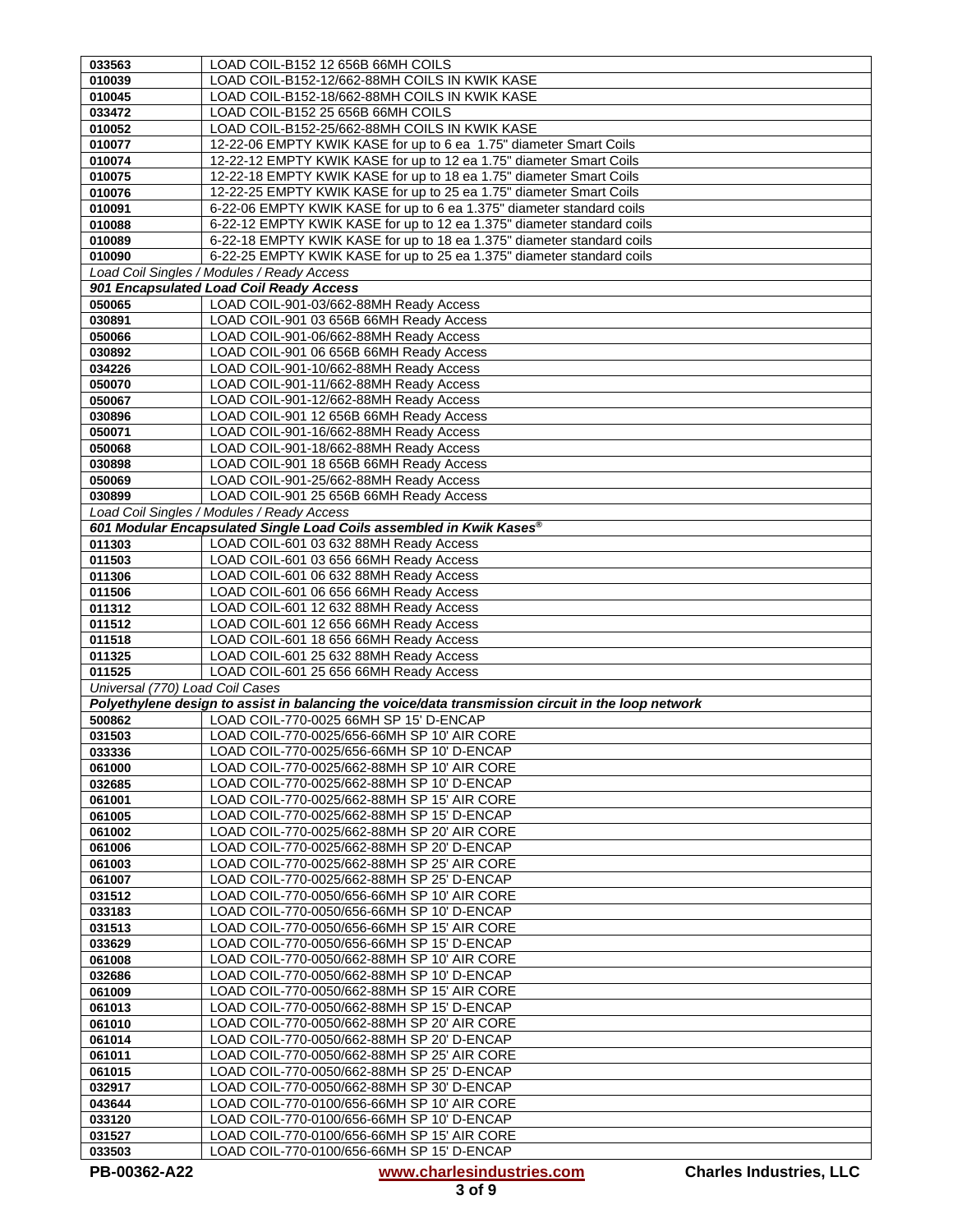| 061024           | LOAD COIL-770-0100/662-88MH SP 10' AIR CORE                                                          |
|------------------|------------------------------------------------------------------------------------------------------|
| 032688           | LOAD COIL-770-0100/662-88MH SP 10' D-ENCAP                                                           |
| 061025           | LOAD COIL-770-0100/662-88MH SP 15' AIR CORE                                                          |
| 061029           | LOAD COIL-770-0100/662-88MH SP 15' D-ENCAP                                                           |
| 061026           | LOAD COIL-770-0100/662-88MH SP 20' AIR CORE                                                          |
| 061030           | LOAD COIL-770-0100/662-88MH SP 20' D-ENCAP                                                           |
| 061027           | LOAD COIL-770-0100/662-88MH SP 25' AIR CORE                                                          |
| 061031           | LOAD COIL-770-0100/662-88MH SP 25' D-ENCAP                                                           |
| 033181           | LOAD COIL-770-0200/656-66MH SP 10' D-ENCAP                                                           |
| 031566           | LOAD COIL-770-0200/656-66MH SP 15' AIR CORE                                                          |
| 033481           | LOAD COIL-770-0200/656-66MH SP 15' D-ENCAP                                                           |
| 061056           | LOAD COIL-770-0200/662-88MH SP 10' AIR CORE                                                          |
| 032687           | LOAD COIL-770-0200/662-88MH SP 10' D-ENCAP                                                           |
| 061057           | LOAD COIL-770-0200/662-88MH SP 15' AIR CORE                                                          |
| 061061           | LOAD COIL-770-0200/662-88MH SP 15' D-ENCAP                                                           |
| 061058           | LOAD COIL-770-0200/662-88MH SP 20' AIR CORE                                                          |
| 061062           | LOAD COIL-770-0200/662-88MH SP 20' D-ENCAP                                                           |
| 061059           | LOAD COIL-770-0200/662-88MH SP 25' AIR CORE                                                          |
| 061063           | LOAD COIL-770-0200/662-88MH SP 25' D-ENCAP                                                           |
| 033337           | LOAD COIL-770-0300/656-66MH SP 10' D-ENCAP                                                           |
| 043617           | LOAD COIL-770-0300/656-66MH SP 15' AIR CORE                                                          |
| 061072           | LOAD COIL-770-0300/662-88MH SP 10' AIR CORE                                                          |
|                  | Universal (770) Load Coil Cases (cont'd)                                                             |
|                  | Polyethylene design to assist in balancing the voice/data transmission circuit in the loop network   |
| 061141           | LOAD COIL-770-0300/662-88MH SP 10' D-ENCAP                                                           |
| 061073           | LOAD COIL-770-0300/662-88MH SP 15' AIR CORE                                                          |
| 061077           | LOAD COIL-770-0300/662-88MH SP 15' D-ENCAP                                                           |
| 061074           | LOAD COIL-770-0300/662-88MH SP 20' AIR CORE                                                          |
| 061078           | LOAD COIL-770-0300/662-88MH SP 20' D-ENCAP                                                           |
| 033338           | LOAD COIL-770-0400/656-66MH SP 10' D-ENCAP                                                           |
| 061080           | LOAD COIL-770-0400/662-88MH SP 10' AIR CORE                                                          |
| 061142           | LOAD COIL-770-0400/662-88MH SP 10' D-ENCAP                                                           |
| 061081           | LOAD COIL-770-0400/662-88MH SP 15' AIR CORE                                                          |
| 061085           | LOAD COIL-770-0400/662-88MH SP 15' D-ENCAP                                                           |
| 061082           | LOAD COIL-770-0400/662-88MH SP 20' AIR CORE                                                          |
| 061083           | LOAD COIL-770-0400/662-88MH SP 25' AIR CORE                                                          |
| 033264           | LOAD COIL-770-0400/662-88MH SP 30' AIR CORE                                                          |
| 061182           | LOAD COIL-770-0400/622-88MH SP 30' D-ENCAP<br>LOAD COIL-770-0450/662-88MH SP 10' AIR CORE            |
| 061088<br>061089 | LOAD COIL-770-0450/662-88MH SP 15' AIR CORE                                                          |
| 061093           | LOAD COIL-770-0450/662-88MH SP 15' D-ENCAP                                                           |
| 061090           | LOAD COIL-770-0450/662-88MH SP 20' AIR CORE                                                          |
| 061094           | LOAD COIL-770-0450/662-88MH SP 20' D-ENCAP                                                           |
| 061128           | LOAD COIL-770-0450/662-88MH SP 30' AIR CORE                                                          |
| 061104           | LOAD COIL-770-0600/662-88MH SP 10' AIR CORE                                                          |
| 061144           | LOAD COIL-770-0600/662-88MH SP 10' D-ENCAP                                                           |
| 061105           | LOAD COIL-770-0600/662-88MH SP 15' AIR CORE                                                          |
| 032893           | LOAD COIL-770-0600/662-88MH SP 15' D-ENCAP                                                           |
| 061106           | LOAD COIL-770-0600/662-88MH SP 20' AIR CORE                                                          |
| 032892           | LOAD COIL-770-0600/662-88MH SP 20' D-ENCAP                                                           |
| 061107           | LOAD COIL-770-0600/662-88MH SP 25' AIR CORE                                                          |
| 061111           | LOAD COIL-770-0600/662-88MH SP 25' D-ENCAP                                                           |
| 042776           | LOAD COIL-770-0900/656-66MH SP 15' D-ENCAP                                                           |
| 039962           | LOAD COIL-770-0900/662-88MH DP 15' AIR CORE                                                          |
| 039963           | LOAD COIL-770-0900/662-88MH DP 15' D-ENCAP                                                           |
| 061120           | LOAD COIL-770-0900/662-88MH SP 10' AIR CORE                                                          |
| 061121           | LOAD COIL-770-0900/662-88MH SP 15' AIR CORE                                                          |
| 032904           | LOAD COIL-770-0900/662-88MH SP 15' D-ENCAP                                                           |
| 061122           | LOAD COIL-770-0900/662-88MH SP 20' AIR CORE                                                          |
| 061126           | LOAD COIL-770-0900/662-88MH SP 20' D-ENCAP                                                           |
| 040869           | LOAD COIL-770-0900/662-88MH DP 25' D-ENCAP                                                           |
|                  | <b>Build-Out Capacitor Modules / Ready Access</b>                                                    |
|                  | <b>B152 Build-Out Capacitor Modules / Ready Access</b>                                               |
| 050035<br>041603 | BUILD OUT CAPACITOR- B152-01/6-28 MODULE 4500VDC<br>BUILD OUT CAPACITOR- B152-03/6-28 MODULE 4500VDC |
|                  | BUILD OUT CAPACITOR- B152 06 6-24 1500VDC                                                            |
| 500541<br>067113 | BUILD OUT CAPACITOR- B152 12 6-24 IN KWIK KASE 66 MH                                                 |
| 039327           | BUILD OUT CAPACITOR- B152-25/6-28 IN KWIK KASE 4500VDC                                               |
| 050003           | BUILD OUT CAPACITOR- C152 01 12-28 MODULE                                                            |
|                  |                                                                                                      |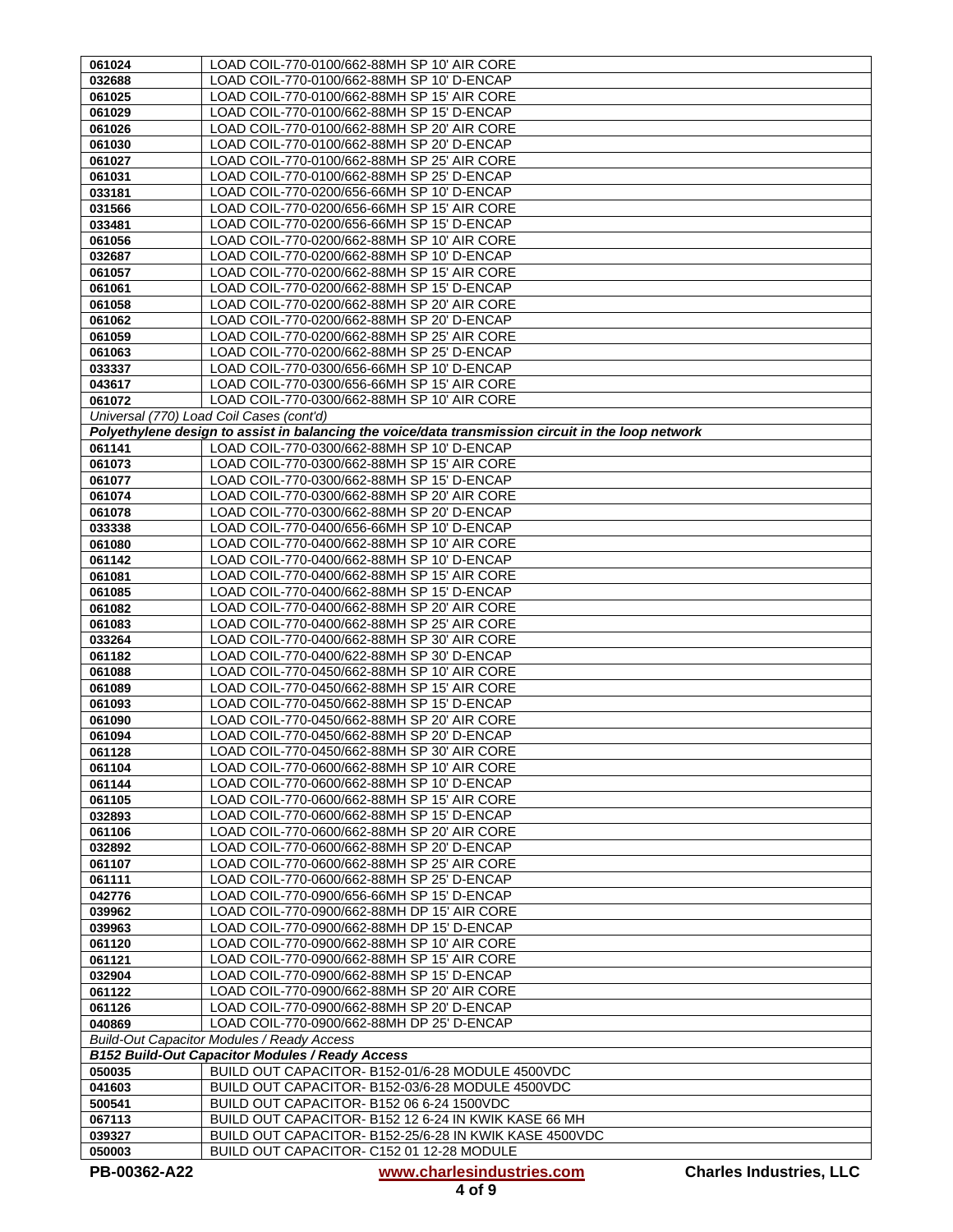| 030753                                                | BUILD OUT CAPACITOR- C152 12 12-28 4500 VDC                                                                           |
|-------------------------------------------------------|-----------------------------------------------------------------------------------------------------------------------|
|                                                       | <b>Build-Out Capacitor Modules / Ready Access</b>                                                                     |
|                                                       | <b>Standard 601 Build-Out Capacitor Encapsulated Ready Access</b>                                                     |
| 043512                                                | BUILD OUT CAPACITOR- 601-25/6-28 Ready Access 4500VDC                                                                 |
| 042687                                                | BUILD OUT CAPACITOR- 601 0006 12-24 Ready Access                                                                      |
| 030841                                                | BUILD OUT CAPACITOR- 601 0006 12-28 Ready Access                                                                      |
| 042701                                                | BUILD OUT CAPACITOR- 601 0009 12-24 Ready Access                                                                      |
| 043524                                                | BUILD OUT CAPACITOR- 601 0010 12-24 Ready Access                                                                      |
| 030859                                                | BUILD OUT CAPACITOR- 601 0012 12-28 Ready Access                                                                      |
| 030875                                                | BUILD OUT CAPACITOR- 601 0018 12-28 Ready Access                                                                      |
| 050085                                                | BUILD OUT CAPACITOR- 601 0025 12-28 Ready Access                                                                      |
|                                                       | <b>Build-Out Capacitor Modules / Ready Access</b><br>901 Build-Out Capacitor Encapsulated Ready Access                |
| 043557                                                | BUILD OUT CAPACITOR- 901-12/6-24-2 Ready Access 1500VDC W/662 COILS                                                   |
| <b>Universal Build-Out Capacitors Cases</b>           |                                                                                                                       |
|                                                       | <b>Universal 605-Type Build-Out Capacitors Cases</b>                                                                  |
|                                                       | Mylar design for use where outside plant conditions will not allow standard load coil spacing                         |
| 250234                                                | BUILD OUT CAPACITOR- 605-0025/6-24 A1 10' AIR CORE 1500VDC W/662 COILS                                                |
| 250219                                                | BUILD OUT CAPACITOR- 605-0025/6-28 A1 10' AIR CORE 1500VDC                                                            |
| 039601                                                | BUILD OUT CAPACITOR- 605-0025/6-28 A1 10' D-ENCAP 4500VDC                                                             |
| 043354                                                | BUILD OUT CAPACITOR- 605-0050/6-24 A1 10' AIR CORE 4500VDC W/662 COILS                                                |
| 250220                                                | BUILD OUT CAPACITOR- 605-0050/6-28 A1 10' AIR CORE 1500VDC                                                            |
| 031227                                                | BUILD OUT CAPACITOR- 605-0050/6-28 A1 15' AIR CORE 4500VDC                                                            |
| 250235                                                | BUILD OUT CAPACITOR- 605-0100/6-24 A1 10' AIR CORE 1500VDC W/662 COILS                                                |
| 031249                                                | BUILD OUT CAPACITOR- 605-0100/6-28 A1 15' AIR CORE 4500VDC                                                            |
| 042342                                                | BUILD OUT CAPACITOR- 605-0100/12-24 A1 10' D-ENCAP                                                                    |
| 031273                                                | BUILD OUT CAPACITOR- 605-0150/6-28 A1 15' AIR CORE 4500VDC                                                            |
| 031284                                                | BUILD OUT CAPACITOR- 605-0200/6-28 A1 15' AIR CORE 4500VDC                                                            |
| 041175                                                | BUILD OUT CAPACITOR- 605-0300/6-24 A1 10' D-ENCAP                                                                     |
| 043909                                                | BUILD OUT CAPACITOR- 605-0300/6-24 A1 10' D-ENCAP 66MH                                                                |
| 031307                                                | BUILD OUT CAPACITOR- 605-0300/6-28 A1 15' AIR CORE 4500VDC                                                            |
| 031330                                                | BUILD OUT CAPACITOR- 605-0400/6-28 A1 15' AIR CORE 4500VDC                                                            |
| 031353                                                | BUILD OUT CAPACITOR- 605-0600/6-28 A1 10' AIR CORE 4500VDC                                                            |
| 031354                                                | BUILD OUT CAPACITOR- 605-0600/6-28 A1 15' AIR CORE 4500VDC                                                            |
| 031376<br><b>Universal Build-Out Capacitors Cases</b> | BUILD OUT CAPACITOR- 605-0900/6-28 A1 15' AIR CORE 4500VDC                                                            |
|                                                       | <b>Universal 770-Type Build-Out Capacitors Cases</b>                                                                  |
|                                                       | Polyethylene construction for use where outside plant conditions will not allow standard load coil spacing            |
| 043173                                                | BUILD OUT CAPACITOR- 770-0012/6-28 SP 10' D-ENCAP 4500VDC                                                             |
| 043577                                                | BUILD OUT CAPACITOR- 770-0025/6-24 SP 10' D-ENCAP                                                                     |
| 061148                                                | BUILD OUT CAPACITOR- 770-0025/6-28 SP 10' AIR CORE 1500VDC                                                            |
| 033360                                                | BUILD OUT CAPACITOR-770-0025/6-28 SP 10' D-ENCAP 1500VDC                                                              |
| 039707                                                | BUILD OUT CAPACITOR- 770-0025/6-28 SP 10' D-ENCAP 4500VDC                                                             |
| 033361                                                | BUILD OUT CAPACITOR-770-0025/6-28 SP 15' D-ENCAP 1500VDC                                                              |
| 033340                                                | BUILD OUT CAPACITOR-770-0025/6-28 SP 20' AIR CORE 1500VDC                                                             |
| 061130                                                | BUILD OUT CAPACITOR-770-0025/6-28 SP 20' D-ENCAP 1500VDC                                                              |
| 043458                                                | BUILD OUT CAPACITOR- 770-0050/6-24 SP 10' D-ENCAP 1500VDC W/662 COILS                                                 |
| 043908                                                | BUILD OUT CAPACITOR- 770-0050/6-24 SP 10' 66 MH                                                                       |
| 032774                                                | BUILD OUT CAPACITOR- 770-0050/6-28 SP 10' AIR CORE 4500VDC                                                            |
| 033362                                                | BUILD OUT CAPACITOR-770-0050/6-28 SP 10' D-ENCAP 1500VDC                                                              |
| 039708                                                | BUILD OUT CAPACITOR-770-0050/6-28 SP 10' D-ENCAP 4500VDC<br>BUILD OUT CAPACITOR 770-0050/6-28 SP 20' AIR CORE 1500VDC |
| 033342                                                | BUILD OUT CAPACITOR- 770-0050/6-28 SP 20' D-ENCAP 1500VDC                                                             |
| 061147<br>033923                                      | BUILD OUT CAPACITOR- 770-0050/6-28 SP 25' D-ENCAP                                                                     |
| 061151                                                | BUILD OUT CAPACITOR- 770-0100/6-28 SP 10' AIR CORE 1500VDC                                                            |
| 033366                                                | BUILD OUT CAPACITOR-770-0100/6-28 SP 10' D-ENCAP 4500VDC                                                              |
| 033098                                                | BUILD OUT CAPACITOR-770-0100/6-28 SP 20' AIR CORE 1500VDC                                                             |
| 040761                                                | BUILD OUT CAPACITOR-770-0100/6-28 SP 20' D-ENCAP 1500VDC                                                              |
| 061152                                                | BUILD OUT CAPACITOR- 770-0150/6-28 SP 10' AIR CORE 1500VDC                                                            |
| 061153                                                | BUILD OUT CAPACITOR-770-0200/6-28 SP 10' AIR CORE 1500VDC                                                             |
| 032983                                                | BUILD OUT CAPACITOR-770-0200/6-28 SP 10' D-ENCAP 1500VDC                                                              |
| 033348                                                | BUILD OUT CAPACITOR- 770-0200/6-28 SP 10' D-ENCAP 4500VDC                                                             |
| 033370                                                | BUILD OUT CAPACITOR- 770-0200/6-28 SP 15' D-ENCAP 1500VDC                                                             |
| 032986                                                | BUILD OUT CAPACITOR-770-0200/6-28 SP 20' AIR CORE 1500VDC                                                             |
| 034223                                                | BUILD OUT CAPACITOR-770-0200/6-28 SP 20' D-ENCAP 1500VDC                                                              |
| 067112                                                | BUILD OUT CAPACITOR- 770-0300/6-28 SP 10' D-ENCAP 4500VDC                                                             |
| 032915                                                | BUILD OUT CAPACITOR- 770-0300/6-28 SP 15' AIR CORE 1500VDC                                                            |
| 033099                                                | BUILD OUT CAPACITOR- 770-0300/6-28 SP 20' AIR CORE 1500VDC                                                            |
| 067110                                                | BUILD OUT CAPACITOR- 770-0300/6-28 SP 20' D-ENCAP 1500VDC                                                             |

**PB-00362-A22 [www.charlesindustries.com](http://www.charlesindustries.com/) Charles Industries, LLC**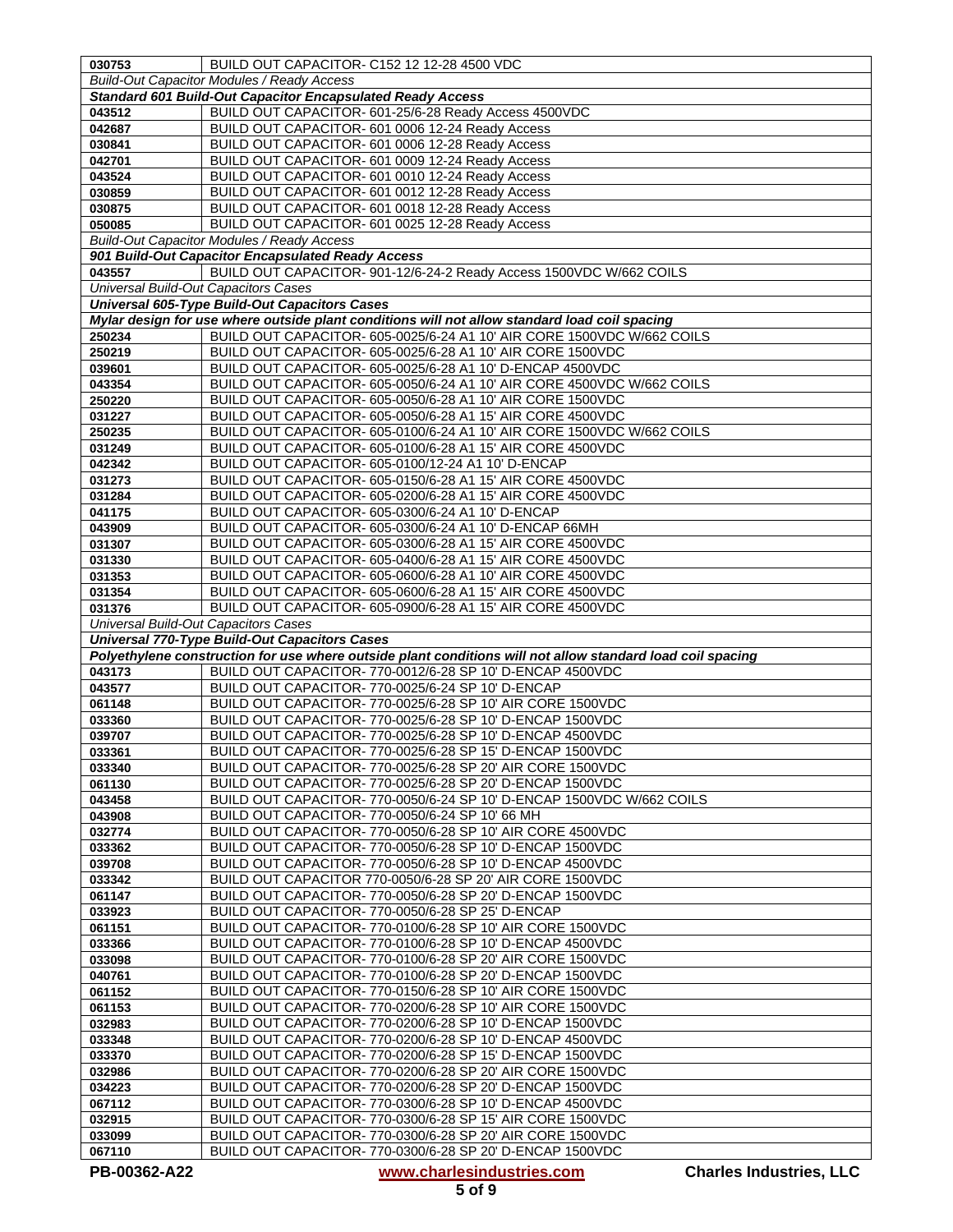| 033372                                                                                         | BUILD OUT CAPACITOR-770-0400/6-28 SP 15' D-ENCAP 1500VDC        |  |  |
|------------------------------------------------------------------------------------------------|-----------------------------------------------------------------|--|--|
| 033097                                                                                         | BUILD OUT CAPACITOR- 770-0400/6-28 SP 20' AIR CORE 1500VDC      |  |  |
| 042805                                                                                         | BUILD OUT CAPACITOR- 770-0450/6-28 SP 20' D-ENCAP 1500VDC       |  |  |
| 032987                                                                                         | BUILD OUT CAPACITOR- 770-0600/6-28 SP 20' AIR CORE 1500VDC      |  |  |
| 033976                                                                                         | BUILD OUT CAPACITOR- 770-0600/6-28 SP 20' D-ENCAP 1500VDC       |  |  |
| 033355                                                                                         | BUILD OUT CAPACITOR- 770-0900/6-28 SP 15' AIR CORE 1500VDC      |  |  |
| 032931                                                                                         | BUILD OUT CAPACITOR-770-0900/6-28 SP 30' AIR CORE               |  |  |
|                                                                                                | Universal Build-Out Lattice Network Cases                       |  |  |
| Universal 605-Type Build-Out Lattice Network Cases                                             |                                                                 |  |  |
| 041932                                                                                         | BUILD OUT LATTICE NETWORK- 605-0012/6-29 A1 10' D-ENCAP 4500VDC |  |  |
| Saturable Inductors                                                                            |                                                                 |  |  |
| Designed to create bridges to gain greater utilization of line equipment at the Central Office |                                                                 |  |  |
| 033990                                                                                         | SATURABLE INDUCTOR- 605-0050/1574D A1 10' D-ENCAP               |  |  |
| <b>Load Coil Mounting Brackets</b>                                                             |                                                                 |  |  |
| 260027                                                                                         | 12-187 MTG BRACKET 4" ALUM                                      |  |  |
| 032647                                                                                         | 12-188 MANHOLE MTG BRACKET 8"                                   |  |  |
| 260025                                                                                         | 12-198PM-1 POLEMOUNT MTG BRACKET 12"                            |  |  |
| <b>RFI Supression Networks</b>                                                                 |                                                                 |  |  |
| 93-01212C-B                                                                                    | 12-12C IS2 RFI SUPPRESSION NETWORK                              |  |  |
| 93-01213C-B                                                                                    | 12-13C IS2 RFI SUPPRESSION NETWORK                              |  |  |
| 032485                                                                                         | RFI SUPPRESSION NETWORK-12-10A                                  |  |  |
| 026053                                                                                         | RFI SUPPRESSION NETWORK-12-14C SELECTABLE                       |  |  |

## **Cable Stub MD List**

| <b>Cable Stubs</b>                                                                                        |                                                                                                            |  |
|-----------------------------------------------------------------------------------------------------------|------------------------------------------------------------------------------------------------------------|--|
| Type AB6F cable stub entirely filled with D-Encapsulant, sealed aluminum Sealpic cable with single sheath |                                                                                                            |  |
| 040957                                                                                                    | CABLE STUB AB6F 0025PR 24GA 15' W/PLUG @ 6'                                                                |  |
| 219283                                                                                                    | CABLE STUB AB6F 0025PR 24GA 25' W/PLUG @ 6'                                                                |  |
| 040958                                                                                                    | CABLE STUB AB6F 0050PR 24GA 15' W/PLUG @ 6'                                                                |  |
| 219284                                                                                                    | CABLE STUB AB6F 0050PR 24GA 25' W/PLUG @ 6'                                                                |  |
| 040959                                                                                                    | CABLE STUB AB6F 0100PR 24GA 15' W/PLUG @ 6'                                                                |  |
| 219285                                                                                                    | CABLE STUB AB6F 0100PR 24GA 25' W/PLUG @ 6'                                                                |  |
| 040960                                                                                                    | CABLE STUB AB6F 0200PR 24GA 15' W/PLUG @ 6'                                                                |  |
| 219286                                                                                                    | CABLE STUB AB6F 0200PR 24GA 25' W/PLUG @ 6'                                                                |  |
| 219277                                                                                                    | CABLE STUB AB6F 0300PR 24GA 15' W/PLUG @ 6'                                                                |  |
| 219287                                                                                                    | CABLE STUB AB6F 0300PR 24GA 25' W/PLUG @ 6'                                                                |  |
| 219278                                                                                                    | CABLE STUB AB6F 0400PR 24GA 15' W/PLUG @ 6'                                                                |  |
| 219288                                                                                                    | CABLE STUB AB6F 0400PR 24GA 25' W/PLUG @ 6'                                                                |  |
| 219279                                                                                                    | CABLE STUB AB6F 0600PR 24GA 15' W/PLUG @ 6'                                                                |  |
| 219289                                                                                                    | CABLE STUB AB6F 0600PR 24GA 25' W/PLUG @ 6'                                                                |  |
| 219281                                                                                                    | CABLE STUB AB6F 0900PR 24GA 15' W/PLUG @ 6'                                                                |  |
| 219291                                                                                                    | CABLE STUB AB6F 0900PR 24GA 25' W/PLUG @ 6'                                                                |  |
| 219293                                                                                                    | CABLE STUB AB6F 0900PR 24GA 60'                                                                            |  |
| <b>Cable Stubs</b>                                                                                        |                                                                                                            |  |
|                                                                                                           | Type C10A1 cable stub utilizes fully color-coded ALPETH cable with a single sheath and contains a gas plug |  |
| 043019                                                                                                    | CABLE STUB C10A1 0025PR 24GA 20' W/PLUG @ 10'                                                              |  |
| 030157                                                                                                    | CABLE STUB C10A1 0025PR 24GA 25' W/PLUG @ 10'                                                              |  |
| 042409                                                                                                    | CABLE STUB C10A1 0025PR 24GA 30' W/CENTER PLUG                                                             |  |
| 030164                                                                                                    | CABLE STUB C10A1 0050PR 24GA 20' W/PLUG @ 10'                                                              |  |
| 042878                                                                                                    | CABLE STUB C10A1 0050PR 24GA 25' W/PLUG @ 10'                                                              |  |
| 030166                                                                                                    | CABLE STUB C10A1 0050PR 24GA 30' W/PLUG @ 10'                                                              |  |
| 034137                                                                                                    | CABLE STUB C10A1 0050PR 24GA 40' W/PLUG @ 10'                                                              |  |
| 034081                                                                                                    | CABLE STUB C10A1 0050PR 24GA 50' W/PLUG @ 10'                                                              |  |
| 030172                                                                                                    | CABLE STUB C10A1 0100PR 24GA 20' W/PLUG @ 10'                                                              |  |
| 030173                                                                                                    | CABLE STUB C10A1 0100PR 24GA 25' W/PLUG @ 10'                                                              |  |
| 030174                                                                                                    | CABLE STUB C10A1 0100PR 24GA 30' W/PLUG @ 10'                                                              |  |
| 032967                                                                                                    | CABLE STUB C10A1 0100PR 24GA 40' W/PLUG @ 10'                                                              |  |
| 032968                                                                                                    | CABLE STUB C10A1 0100 PR 24GA 50' W/PLUG @ 10'                                                             |  |
| 030180                                                                                                    | CABLE STUB C10A1 0200PR 24GA 20' W/PLUG @ 10'                                                              |  |
| 030181                                                                                                    | CABLE STUB C10A1 0200PR 24GA 25' W/PLUG @ 10'                                                              |  |
| 030182                                                                                                    | CABLE STUB C10A1 0200PR 24GA 30' W/PLUG @ 10'                                                              |  |
| 042763                                                                                                    | CABLE STUB C10A1 0200PR 24GA 30' W/CENTER PLUG                                                             |  |
| 043624                                                                                                    | CABLE STUB C10A1 0200PR 24GA 35' W/PLUG @ 10'                                                              |  |
| 033969                                                                                                    | CABLE STUB C10A1 0200PR 24GA 50' W/PLUG @ 10'                                                              |  |
| 032891                                                                                                    | CABLE STUB C10A1 0300PR 24GA 10' W/PLUG @ 5'                                                               |  |
| 030188                                                                                                    | CABLE STUB C10A1 0300PR 24GA 20' W/PLUG @ 10'                                                              |  |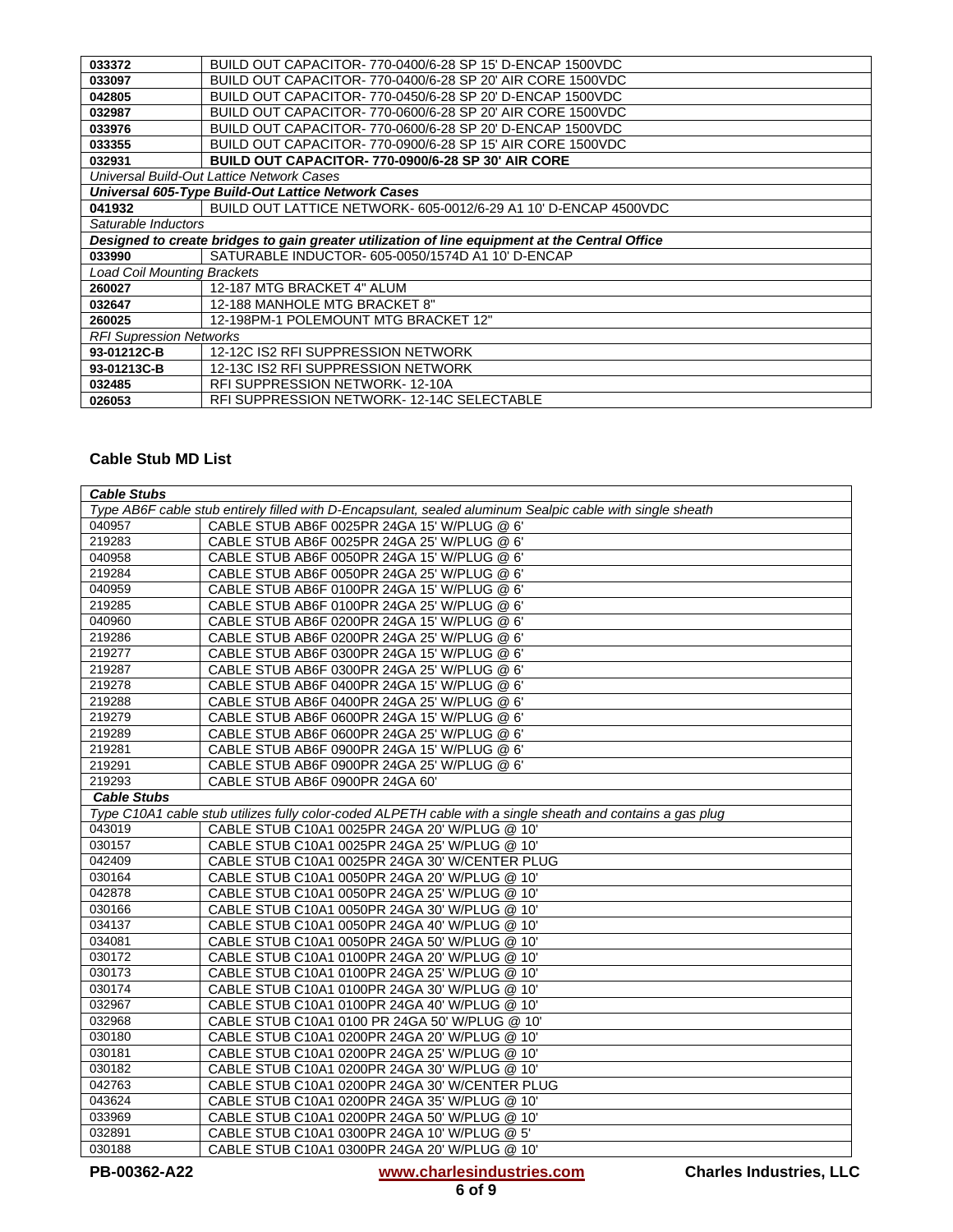|                                  | CABLE STUB C10A1 0300PR 24GA 25' W/PLUG @ 10'                                                            |
|----------------------------------|----------------------------------------------------------------------------------------------------------|
| 030190                           | CABLE STUB C10A1 0300PR 24GA 30' W/PLUG @ 10'                                                            |
| 034092                           | CABLE STUB C10A1 0300PR 24GA 40' W/PLUG @ 10'                                                            |
| 033522                           | CABLE STUB C10A1 0300PR 24GA 50' W/PLUG @ 10'                                                            |
| 030196                           | CABLE STUB C10A1 0400PR 24GA 20' W/PLUG @ 10'                                                            |
| 030197                           | CABLE STUB C10A1 0400PR 24GA 25' W/PLUG @ 10'                                                            |
| 030198                           | CABLE STUB C10A1 0400PR 24GA 30' W/PLUG@ 10'                                                             |
| 034138                           | CABLE STUB C10A1 0400PR 24GA 40' W/PLUG @ 10'                                                            |
| 033047                           | CABLE STUB C10A1 0400PR 24GA 50' W/PLUG @ 10'                                                            |
| 030204                           | CABLE STUB C10A1 0600PR 24GA 20' W/PLUG @ 10'                                                            |
| 030205                           | CABLE STUB C10A1 0600PR 24GA 25' W/PLUG @ 10'                                                            |
| 030206                           | CABLE STUB C10A1 0600PR 24GA 30' W/PLUG @ 10'                                                            |
| 033075                           | CABLE STUB C10A1 0600PR 24GA 40' W/PLUG @ 10'                                                            |
| 034082                           | CABLE STUB C10A1 0600PR 24GA 50' W/PLUG @ 10'                                                            |
| 030212                           | CABLE STUB C10A1 0900PR 24GA 20' W/PLUG @ 10'                                                            |
| 030213                           | CABLE STUB C10A1 0900PR 24GA 25' W/PLUG @ 10'                                                            |
| 030214                           | CABLE STUB C10A1 0900PR 24GA 30' W/PLUG @ 10'                                                            |
| 033074                           | CABLE STUB C10A1 0900PR 24GA 40' W/PLUG @ 10'                                                            |
| 032933                           | CABLE STUB C10A1 0900PR 24GA 50' W/PLUG @ 10'                                                            |
| 030220                           | CABLE STUB C10A1 1200PR 24GA 20' W/PLUG @ 10'                                                            |
| 030221                           | CABLE STUB C10A1 1200PR 24GA 25' W/PLUG @ 10'                                                            |
| 030222                           | CABLE STUB C10A1 1200PR 24GA 30' W/PLUG @ 10'                                                            |
| 032932                           | CABLE STUB C10A1 1200PR 24GA 50' W/PLUG @ 10'                                                            |
| 042350                           | CABLE STUB C10A1 1800PR 24GA 20' W/PLUG @ 10'                                                            |
| 500587                           | CABLE STUB C10A1 1800PR 24 GA 25'                                                                        |
| 043265                           |                                                                                                          |
| 500836                           | CABLE STUB C10A1 1800PR 24GA 30' W/PLUG @ 10'<br>CABLE STUB C10A1 0100PR 24GA 100'                       |
|                                  |                                                                                                          |
| 500861                           | CABLE STUB C10A1 0100PR 24GA 200'                                                                        |
| 500553                           | CABLE STUB C10A1 0400PR 24GA 40'                                                                         |
| 042384                           | CABLE STUB C10A1 0600PR 24GA 100                                                                         |
| 500506                           | CABLE STUB C10A1 1200PR 24GA 40'                                                                         |
| 500806                           | CABLE STUB C10A1 1200PR 24GA 150'                                                                        |
| 500584                           | CABLE STUB C10A1 1500PR 24GA 25'                                                                         |
| 500524                           | CABLE STUB C10A1 1500PR 24GA 30'                                                                         |
| 500585                           | CABLE STUB C10A1 1500PR 24GA 50'                                                                         |
| 032990                           | CABLE STUB C10A1 1800PR 24GA 50'                                                                         |
| 049651                           | CABLE STUB C10A1-F 0200PR 24GA 50'                                                                       |
| 043631                           | CABLE STUB C10A1-F 0900PR 24GA 30'                                                                       |
| 500843                           | CABLE STUB C10A1-F 1500PR 24GA 25'                                                                       |
| <b>Cable Stubs</b>               |                                                                                                          |
| Type C10B1 cable stub PASP cable | Type C10B1 cable stub utilizes fully color-coded PASP cable with a double sheath and contains a gas plug |
| 043432                           |                                                                                                          |
| 030278                           |                                                                                                          |
|                                  | CABLE STUB C10B1 0025PR 24GA 20' W/PLUG @ 10'                                                            |
|                                  | CABLE STUB C10B1 0050PR 24GA 20' W/PLUG @ 10'                                                            |
| 030280                           | CABLE STUB C10B1 0050PR 24GA 30' W/PLUG @ 10'                                                            |
| 032363                           | CABLE STUB C10B1 0050PR 24GA 40' W/PLUG @ 10'                                                            |
| 032364                           | CABLE STUB C10B1 0050PR 24GA 50' W/PLUG @ 10'                                                            |
| 030286                           | CABLE STUB C10B1 0100PR 24GA 20' W/PLUG @ 10'                                                            |
| 030288                           | CABLE STUB C10B1 0100PR 24GA 30' W/PLUG @ 10'                                                            |
| 032365                           | CABLE STUB C10B1 0100PR 24GA 40' W/PLUG @ 10'                                                            |
| 032366                           | CABLE STUB C10B1 0100PR 24GA 50' W/PLUG @ 10'                                                            |
| 030294                           | CABLE STUB C10B1 0200PR 24GA 20' W/PLUG @ 10'                                                            |
| 030296                           | CABLE STUB C10B1 0200PR 24GA 30' W/PLUG @ 10'                                                            |
| 032367                           | CABLE STUB C10B1 0200PR 24GA 40' W/PLUG @ 10'                                                            |
| 032368                           | CABLE STUB C10B1 0200PR 24GA 50' W/PLUG @ 10'                                                            |
| 030302                           | CABLE STUB C10B1 0300PR 24GA 20' W/PLUG @ 10'                                                            |
| 043658                           | CABLE STUB C10B1 0300PR 24GA 25' W/PLUG @ 10'                                                            |
| 030304                           | CABLE STUB C10B1 0300PR 24GA 30' W/PLUG @ 10'                                                            |
| 032369                           | CABLE STUB C10B1 0300PR 24GA 40' W/PLUG @ 10'                                                            |
| 032370                           | CABLE STUB C10B1 0300PR 24GA 50' W/PLUG @ 10'                                                            |
| 030310                           | CABLE STUB C10B1 0400PR 24GA 20' W/PLUG @ 10'                                                            |
| 043657                           | CABLE STUB C10B1 0400PR 24GA 25' W/PLUG @ 10'                                                            |
| 030312                           | CABLE STUB C10B1 0400PR 24GA 30' W/PLUG @ 10'                                                            |
| 032371                           | CABLE STUB C10B1 0400PR 24GA 40' W/PLUG @ 10'                                                            |
| 032372                           | CABLE STUB C10B1 0400PR 24GA 50' W/PLUG @ 10'                                                            |
| 030318                           | CABLE STUB C10B1 0600PR 24GA 20' W/PLUG @ 10'                                                            |
| 030320                           | CABLE STUB C10B1 0600PR 24GA 30' W/PLUG @ 10'                                                            |
| 032373<br>032374                 | CABLE STUB C10B1 0600PR 24GA 40' W/PLUG @ 10'<br>CABLE STUB C10B1 0600PR 24GA 50' W/PLUG @ 10'           |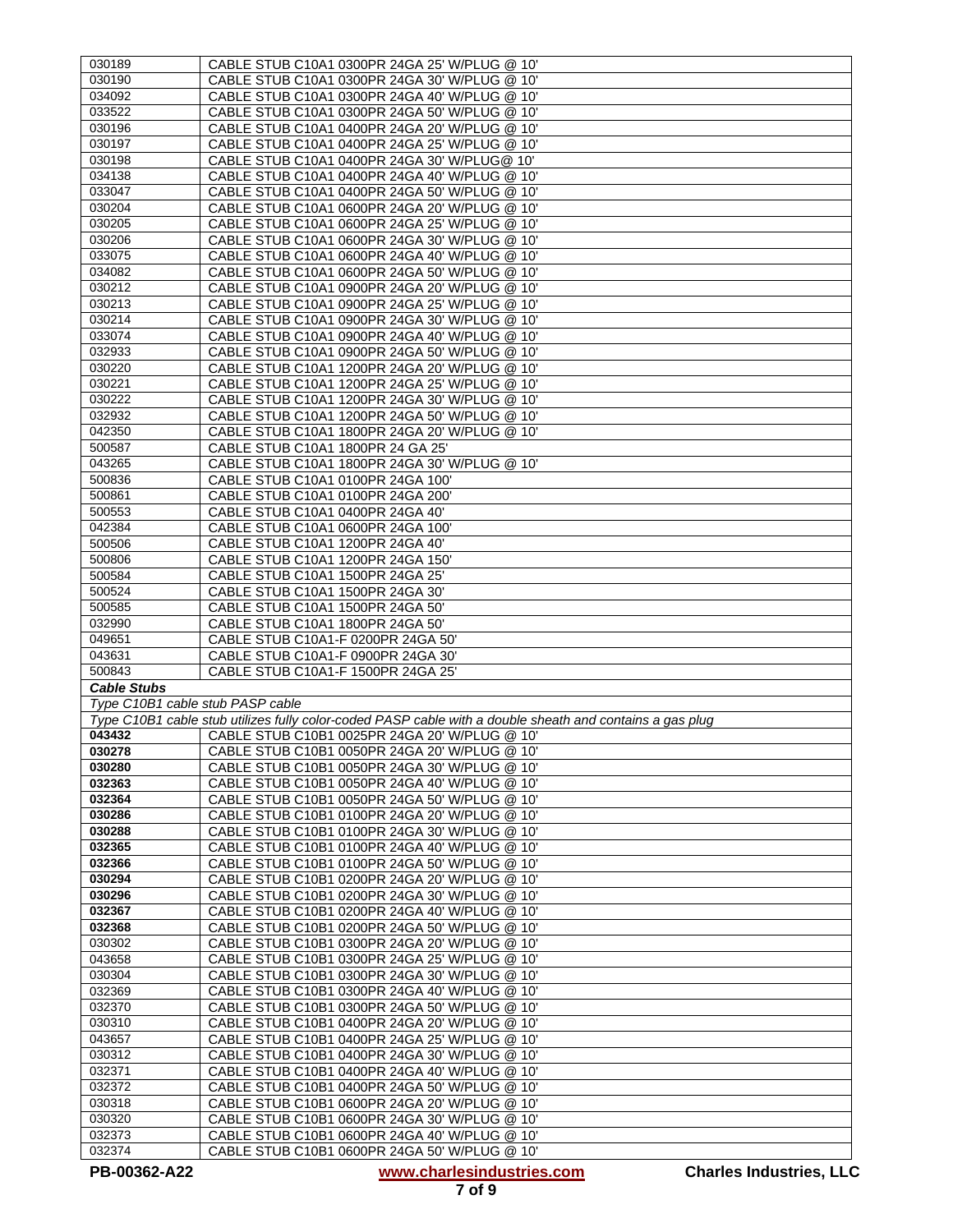| 027831                                          | CABLE STUB C10B1 0900PR 24GA 20' W/PLUG @ 10'        |  |
|-------------------------------------------------|------------------------------------------------------|--|
| 027832                                          | CABLE STUB C10B1 0900PR 24GA 30' W/PLUG @ 10'        |  |
| 030328                                          | CABLE STUB C10B1 0900PR 24GA 30' W/PLUG @ 10'        |  |
| 027833                                          | CABLE STUB C10B1 0900PR 24GA 40' W/PLUG @ 10'        |  |
| 027834                                          | CABLE STUB C10B1 0900PR 24GA 50' W/PLUG @ 10'        |  |
| 043346                                          | CABLE STUB C10B1 1200PR 26GA 20' W/PLUG @ 10'        |  |
| 500593                                          | CABLE STUB C10B1 1200PR 26GA 25'                     |  |
| 030336                                          | CABLE STUB C10B1 1200PR 26GA 30' W/PLUG @ 10'        |  |
| 032378                                          | CABLE STUB C10B1 1200PR 26GA 50' W/PLUG @ 10'        |  |
| 030342                                          | CABLE STUB C10B1 1500PR 26GA 20' W/PLUG @ 10'        |  |
| 030344                                          | CABLE STUB C10B1 1500PR 26GA 30' W/PLUG @ 10'        |  |
| 032390                                          | CABLE STUB C10B1 1500PR 26GA 50' W/PLUG @ 10'        |  |
| P14523                                          | CABLE STUB C10B1 1800PR 26GA 50' W/PLUG @ 10'        |  |
| 043345                                          | CABLE STUB C10B1 1800PR 26GA 20' W/PLUG @ 10'        |  |
| 030352                                          | CABLE STUB C10B1 1800PR 26GA 30' W/PLUG @ 10'        |  |
| 032391                                          | CABLE STUB C10B1 1800PR 26GA 40' W/PLUG @ 10'        |  |
| 500504                                          | CABLE STUB C10B1 0100PR 24GA 100'                    |  |
| 042760                                          | CABLE STUB C10B1 0300PR 24GA 60'                     |  |
| 500540                                          | CABLE STUB C10B1 0300PR 24GA 100'                    |  |
| <b>Cable Stubs</b>                              |                                                      |  |
|                                                 |                                                      |  |
|                                                 | Type C10D1 cable stub D-Encapsulated PASP cable      |  |
| 500828                                          | CABLE STUB C10D1 0025PR 24GA 25'                     |  |
| 043423                                          | CABLE STUB C10D1 0050PR 24GA 20' W/PLUG @ 10'        |  |
| 042891                                          | CABLE STUB C10D1 0050PR 24GA 25' W/PLUG @ 10'        |  |
| 032314                                          | CABLE STUB C10D1 0050PR 24GA 30' W/PLUG @ 10'        |  |
| 032316                                          | CABLE STUB C10D1 0050PR 24GA 50' W/PLUG @ 10'        |  |
| P14525                                          | CABLE STUB C10D1 0100PR 24GA 20' W/PLUG @ 10'        |  |
| 042890                                          | CABLE STUB C10D1 0100PR 24GA 25' W/PLUG @ 10'        |  |
| 032318                                          | CABLE STUB C10D1 0100PR 24GA 30' W/PLUG @ 10'        |  |
| 032319                                          | CABLE STUB C10D1 0100PR 24GA 40' W/PLUG @ 10'        |  |
| 032320                                          | CABLE STUB C10D1 0100PR 24GA 50' W/PLUG @ 10'        |  |
| P14527                                          | CABLE STUB C10D1 0100PR 24GA 100' W/PLUG @ 10'       |  |
| 033538                                          | CABLE STUB C10D1 0200PR 24GA 20' W/PLUG @ 10'        |  |
| 042892                                          | CABLE STUB C10D1 0200PR 24GA 25' W/PLUG @ 10'        |  |
| 032322                                          | CABLE STUB C10D1 0200PR 24GA 30' W/PLUG @ 10'        |  |
| 032324                                          | CABLE STUB C10D1 0200PR 24GA 50' W/PLUG @ 10'        |  |
| 500837                                          | CABLE STUB C10D1 0300PR 24GA 20'                     |  |
| 039354                                          | CABLE STUB C10D1 0300PR 24GA 20' W/PLUG @ 15'        |  |
| 032326                                          | CABLE STUB C10D1 0300PR 24GA 30' W/PLUG @ 10'        |  |
| 032328                                          | CABLE STUB C10D1 0300PR 24GA 50' W/PLUG @ 10'        |  |
| 032835                                          | CABLE STUB C10D1 0400PR 24GA 20' W/PLUG @ 10'        |  |
| 033006                                          | CABLE STUB C10D1 0400PR 24GA 25' W/PLUG @ 10'        |  |
| 032330                                          | CABLE STUB C10D1 0400PR 24GA 30' W/PLUG @ 10'        |  |
| 032331                                          | CABLE STUB C10D1 0400PR 24GA 40' W/PLUG @ 10'        |  |
| 032332                                          | CABLE STUB C10D1 0400PR 24GA 50' W/PLUG @ 10'        |  |
| 032842                                          | CABLE STUB C10D1 0600PR 24GA 15' W/PLUG @ 10'        |  |
| 032334                                          | CABLE STUB C10D1 0600PR 24GA 30' W/PLUG @ 10'        |  |
| 032336                                          | CABLE STUB C10D1 0600PR 24GA 50' W/PLUG @ 10'        |  |
| 032338                                          | CABLE STUB C10D1 0900PR 24GA 30' W/PLUG @ 10'        |  |
| 027836                                          | CABLE STUB C10D1 0900PR 24GA 50' W/PLUG @ 10'        |  |
| 032342                                          | CABLE STUB C10D1 1200PR 26GA 20' W/PLUG @ 10'        |  |
| 043070                                          | CABLE STUB C10D1 1200PR 26GA 30' W/PLUG @ 10'        |  |
| 032344                                          | CABLE STUB C10D1 1200PR 26GA 50' W/PLUG @ 10'        |  |
| 033924                                          | CABLE STUB C10D1 1500PR 26GA 20' W/PLUG @ 10'        |  |
| P14529                                          | CABLE STUB C10D1 1500PR 26GA 30' W/PLUG @ 10'        |  |
| 032348                                          | CABLE STUB C10D1 1500PR 26GA 50' W/PLUG @ 10'        |  |
| P14526                                          | CABLE STUB C10D1 1800PR 26GA 20' W/PLUG @ 10'        |  |
| P14531                                          | CABLE STUB C10D1 1800PR 26GA 30' W/PLUG@ 10'         |  |
| 032351                                          | CABLE STUB C10D1 1800PR 26GA 40' W/PLUG @ 10'        |  |
| 032352                                          | CABLE STUB C10D1 1800PR 26GA 50' W/PLUG @ 10'        |  |
| 500817                                          | CABLE STUB C10D1 1200PR 24GA 30'                     |  |
| <b>Cable Stubs</b>                              |                                                      |  |
| Type C15D1 cable stub D-Encapsulated PASP cable |                                                      |  |
|                                                 |                                                      |  |
|                                                 |                                                      |  |
| 080100                                          | CABLE STUB C15D1 0050PR 24GA 50 FT                   |  |
| 080101                                          | CABLE STUB C15D1 0100PR 24 GA 50'                    |  |
| 500515                                          | CABLE STUB C15D1 0200PR 24 GA 50'                    |  |
| 500808                                          | CABLE STUB C15D1 0300PR 24 GA 30'                    |  |
| <b>Cable Stubs</b>                              | Type C90A1 cable stub ALPETH cable (no pressure dam) |  |